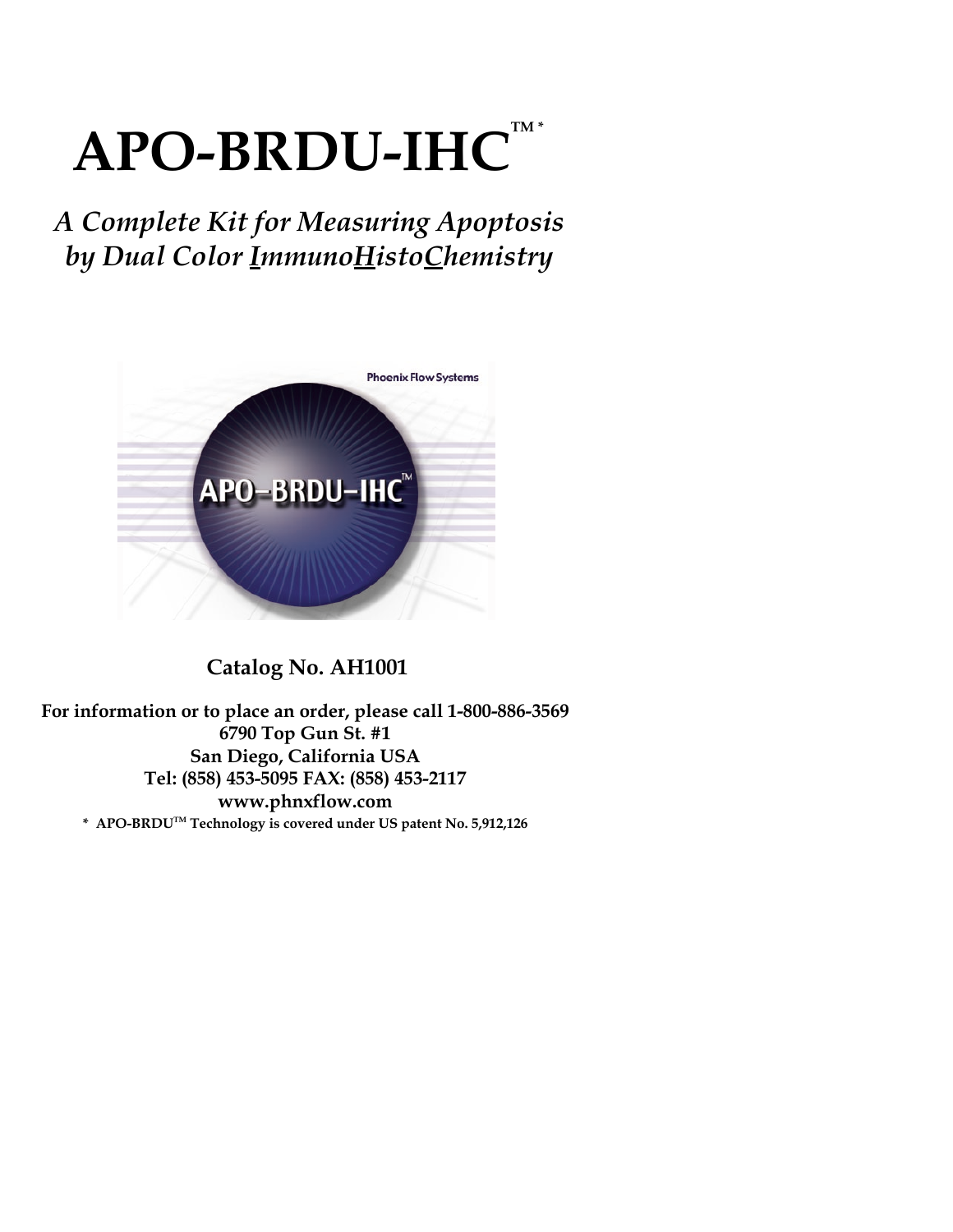## APO-BRDU-IHC<sup>™</sup>

## *A Complete Kit for Measuring Apoptosis by Dual Color ImmunoHistoChemistry*

## **Description of Kit**

The Phoenix Flow Systems, Inc. **APO-BRDU-IHCTM** reagent kit is a two color TUNEL (Terminal deoxynucleotide transferase dUTP Nick End Labeling) assay for labeling DNA breaks to detect apoptotic cells by immunohistochemistry (1). The kit contains the instructions and reagents required for measuring apoptosis in cells including; positive/negative control slides for assessing reagent performance; reaction and blocking buffers for processing individual steps in the assay; proteinase K; terminal deoxynucleotidyl tranferase enzyme (TdT), bromodeoxyuridine triphosphate (Br-dUTP), biotin labeled antiBrdU antibody for labeling DNA breaks, horseradish peroxidase streptavidin conjugate, DAB,  $H<sub>2</sub>O<sub>2</sub>/U$ rea tablets for color generation and methyl green solution for counter staining the cells.

## **Contents of the APO-BRDUTM IHC Kit**

The **APO-BRDU-IHC**<sup>™</sup> Kit is shipped in one package containing frozen ice packs and the reagent contents should be stored at -20C upon arrival. Phoenix Flow Systems, Inc. has determined this shipping method is adequate to maintain the integrity of the kit components.

Once the kit is defrosted, two components, the 5X-reaction buffer, biotin~PRB-1 monoclonal antibody should not be refrozen but stored in the refrigerator and the methyl green solution should be stored at room temperature.

Reagent bottles have color coded caps to aid in their identification. Sufficient reagents are provided to process 50 slides including 2 positive/negative control slides. The control slides are derived from a human promyelocitic leukemia cell line (HL60) and are incubated with 0.5  $\mu$ g/ml actinomycin D for 19 hours to induce apoptosis.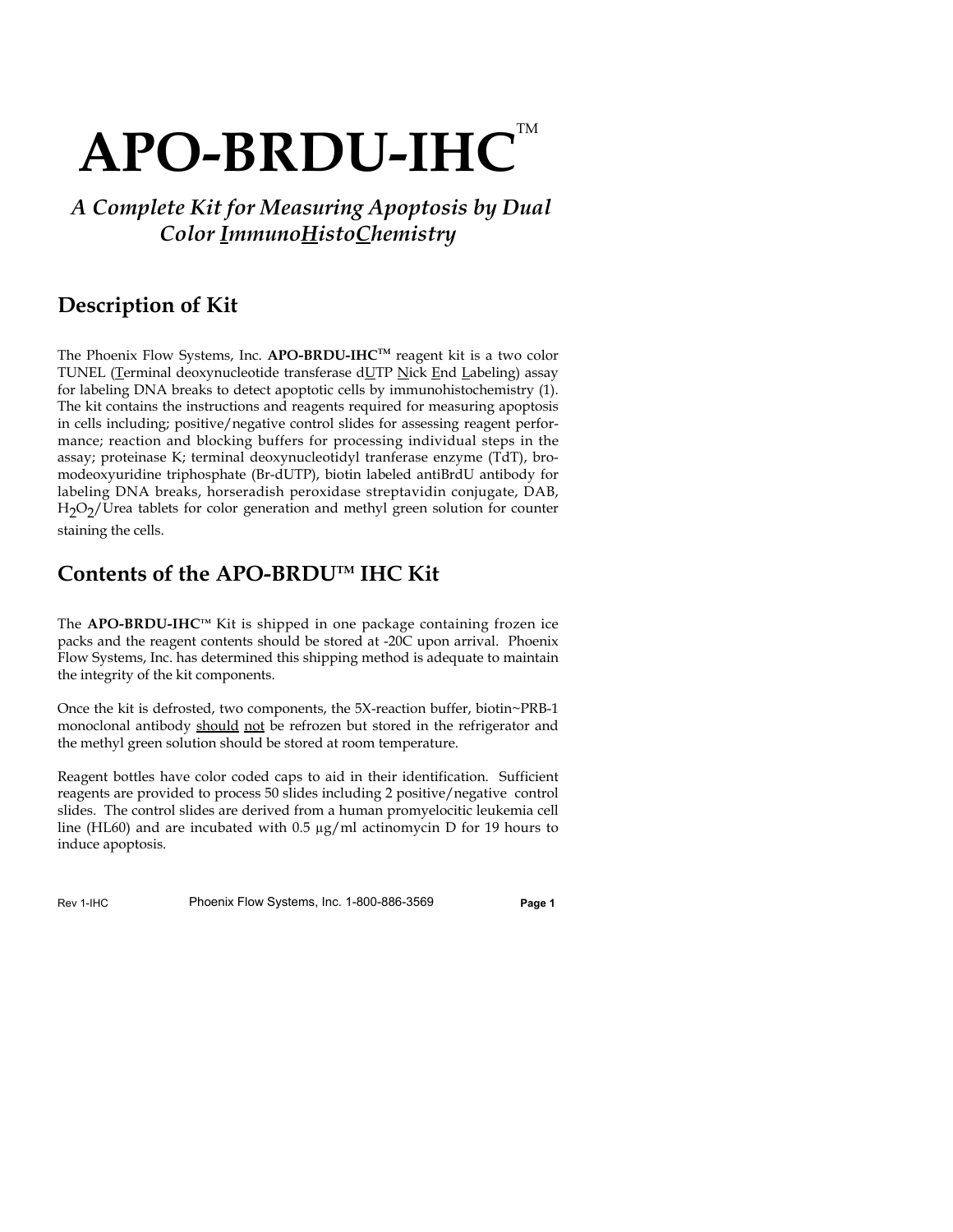## **APO-BRDU-IHCTM Kit Components:**

| <b>COMPONENT</b>                            | <b>COLOR</b> | <b>PART</b>   | <b>VOLUME</b>     | <b>STORAGE</b>     |
|---------------------------------------------|--------------|---------------|-------------------|--------------------|
|                                             | <b>CODE</b>  | <b>NUMBER</b> | (m <sub>l</sub> ) | <b>CONDITIONS</b>  |
| Control Slides-pos/neg                      | natural box  | CC1003        | 2 ea.             | $-15$ to $-25C$    |
| <b>Blocking Buffer</b>                      | white cap    | AHBB23        | 22,000            | $-15$ to $-25C$    |
| H <sub>2</sub> O <sub>2</sub> /Urea Tablets | amber vial   | AHTAB20       | 6 ea.             | $-15$ to $-25C$    |
| Proteinase K                                | pink cap     | AHPK25        | 0.110             | $-15$ to $-25C$    |
| DAB Tablets                                 | amber vial   | AHDAB24       | 6 ea.             | $-15$ to $-25C$    |
| TdT Enzvme                                  | yellow cap   | AHTD15        | 0.041             | $-15$ to $-25C$    |
| Br-dUTP                                     | violet cap   | AHBU16        | 0.440             | $-15$ to $-25C$    |
| 200X Conjugate                              | black cap    | AHHR22        | 0.035             | $-15$ to $-25C$    |
| 5X-Reaction Buffer                          | green cap    | AHRXB14       | 1.750             | $2 \text{ to } 8C$ |
| Biotin~PRB-1 mAb                            | orange cap   | AHBIO18       | 0.275             | $2 \text{ to } 8C$ |
| Methyl Green                                | natural cap  | AHMG21        | 6.000             | room temp.         |

### **Precautions and Warnings**

- 1. For optimal results: **READ THESE INSTRUCTIONS COMPLETELY BEFORE USING THIS KIT.**
- 2. The components of this kit are for **Research Use Only** and are not intended for diagnostic procedures.
- 3. After initial defrosting of this kit, the following components should be stored at 2 - 8 C: 5X Reaction Buffer (AHRXB14) and Biotin-PRB1 mAb (AHBIO18). Methyl Green Counterstain (AHMG21) should be stored at room temperature. **Do Not Refreeze any of these components.**
- 4. Component part numbers **AHRXB14** and **AHBU16** contain cacodylic acid (dimethylarsenic) as a buffer; **AHBI018** contains 0.05% (w/v) sodium azide as a preservative.; **AHDAB24** contains (Diaminobenzidine). These materials are harmful if swallowed and potentially carcinogenic; avoid skin contact, wash immediately with water. See Material Safety Data Sheets for more information.
- 5. TdT Enzyme (AHTD15) will not freeze at -20C, because it is in a 50%  $(v/v)$  glycerol solution. Use carefully-it is the most expensive component of the kit.
- 6. To avoid reagent loss of thawed solutions, centrifuge vials for 30 seconds to force all the liquid to the bottom of the vial before using.
- 7. Gloves, lab coat and protective eye wear should be worn while staining.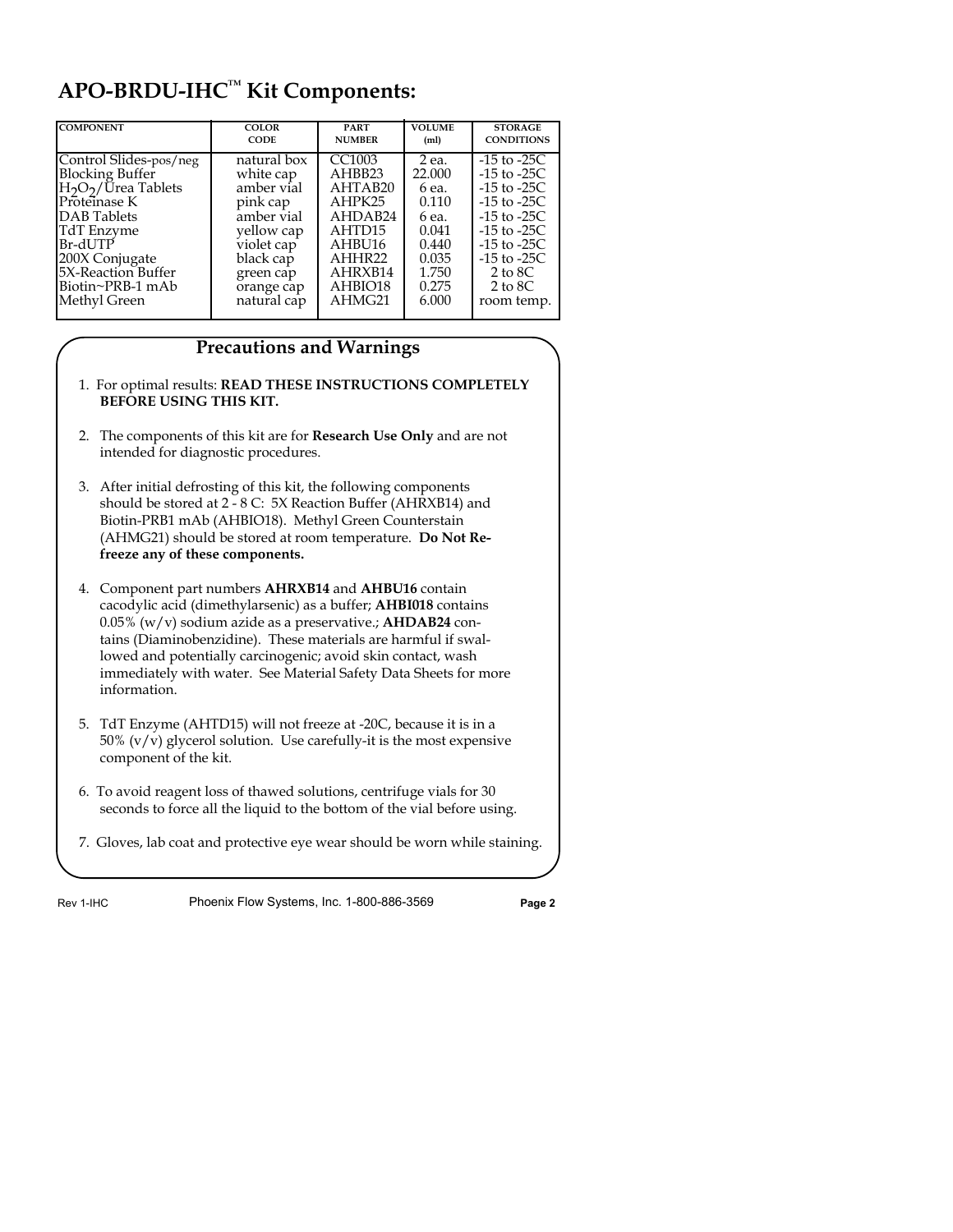## **Reagents and Materials Required, but not supplied:**

- 1. Xylene-100%
- 2. Ethanol-100%, 90%, 80%, 70% v/v with dH<sub>2</sub>O
- 3. Methanol-100%
- 4. Hydrogen peroxide-30%
- 5. Phosphate buffered **or** tris-buffered saline (1X TBS, 20mM Tris pH 7.6, 140 mM NaCl)
- 6. 10 mM Tris pH 8.0
- 7. 1 mM  $MgSO<sub>4</sub>$  in 1X TBS (optional, for use in generating positive control)
- 8. DNase I (optional, for use in generating positive control)
- 9. 1-4% Formaldehyde in PBS pH 7.4
- 10. Distilled water
- 11. Coplin jars, glass or plastic with slide holders
- 12. Wash bottle or beaker for rinsing slides
- 13. Slide humidifing chamber
- 14. Glass coverslips
- 15. Mounting media (such as Permount  $\boldsymbol{^{\text{r}}}$ )
- 16. Microscope
- 17. 2-20 µl, 20-200 µl and 200-1000 µl precision pipetters with disposable tips
- 18. Microcentrifuge tubes
- 19. Parafilm<sup>r</sup>
- 20. Absorbent wipes
- 21. Ice-crushed

Parafilm (r) is a registered trademark of the American National Can Company Permount (r) is a registered trademark of Fisher Scientific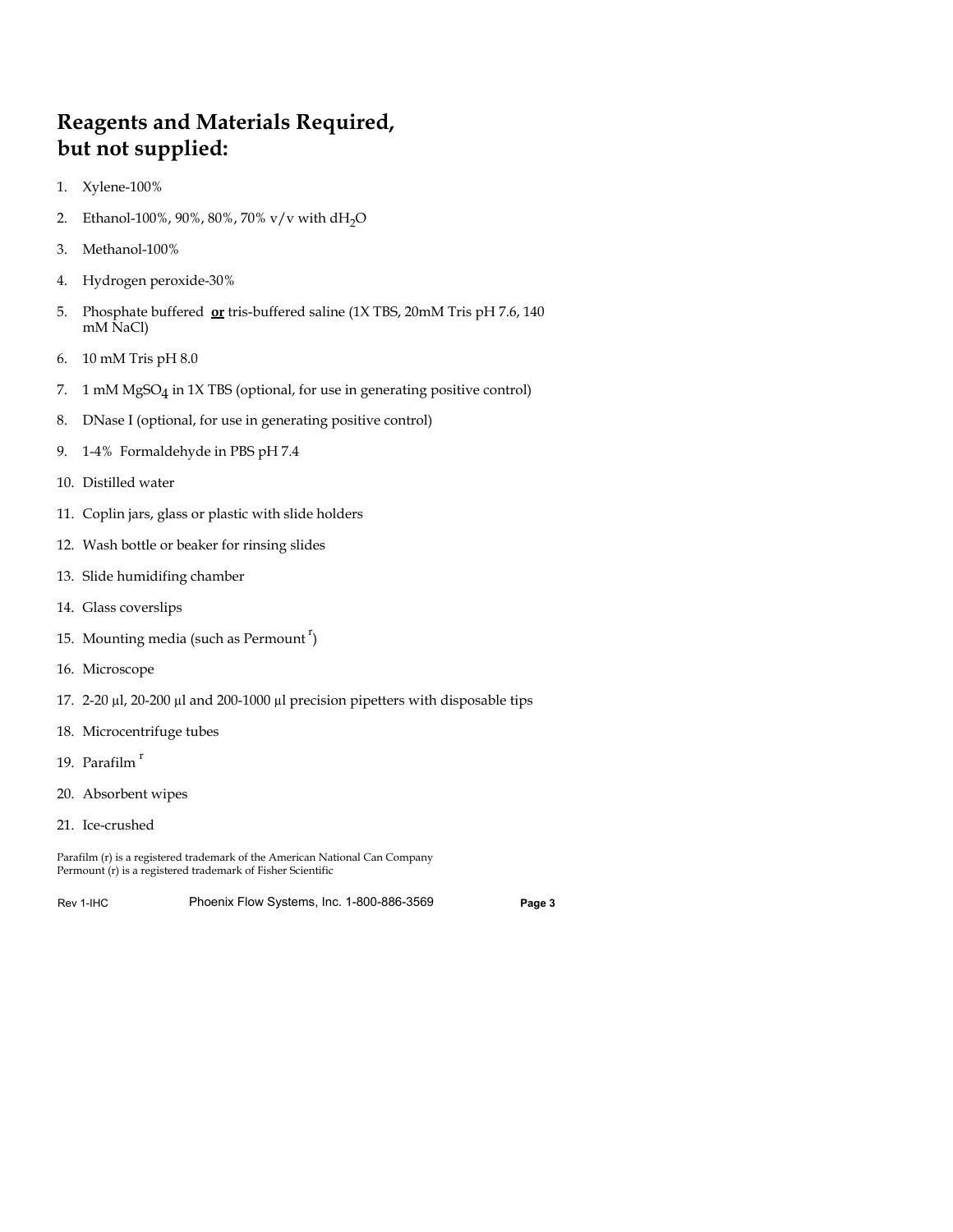## **Description of Apoptosis**

Apoptosis is the term that describes regulated or programmed cell death and is believed to take place in the majority of animal cells. Apoptosis is a distinct event that triggers characteristic morphological and biological changes in the cellular life cycle culminating in the disappearance of the cell. It is common during embryogenesis (3,4), normal tissue and organ involution (5,6), cytotoxic immunological reactions (7,8) and occurs naturally at the end of the life span of differentiated cells (9,10). Apoptosis can also be induced in cells by the application of a number of different agents including physiological activators, heat shock, bacterial toxins, oncogenes, chemotherapeutic drugs or ultraviolet and gamma radiation (11). When apoptosis occurs, the nucleus and cytoplasm of the cell often fragments into membrane-bound apoptotic bodies that are then phagocytized by neighboring cells. The alternative mode of cell death, necrosis, occurs as a result of gross injury to cells resulting in cellular lysing and release of cytoplasmic components into the surrounding environment often inducing an inflammatory response in the surrounding tissue. A landmark of cellular self destruction by apoptosis is the activation of nucleases that degrade the higher order chromatin structure of the DNA into fragments of 50 to 300 kilobases and subsequently into smaller DNA pieces of about 200 base pairs in length (12). Numerous reviews of the events accompanying apoptosis are available and several well-researched model systems have been described (13,14,15).

## **Measurable Features of Apoptosis**

One of the most easily measured features of apoptotic cells is the break-up of the genomic DNA by cellular nucleases. These DNA fragments can be extracted from apoptotic cells and result in the appearance of "DNA laddering" when the DNA is analyzed by agarose gel electrophoresis (12). The DNA of non-apoptotic cells which remains largely intact does not display this "laddering" on agarose gels during electrophoresis. The large number of DNA fragments appearing in apoptotic cells results in a multitude of 3'-hydroxyl ends in the DNA. This property can be used to identify apoptotic cells by labeling the 3'-hydroxyl ends of the DNA with bromolated deoxyuridine triphosphate nucleotides (Br-dUTP). The enzyme terminal deoxynucleotidyl transferase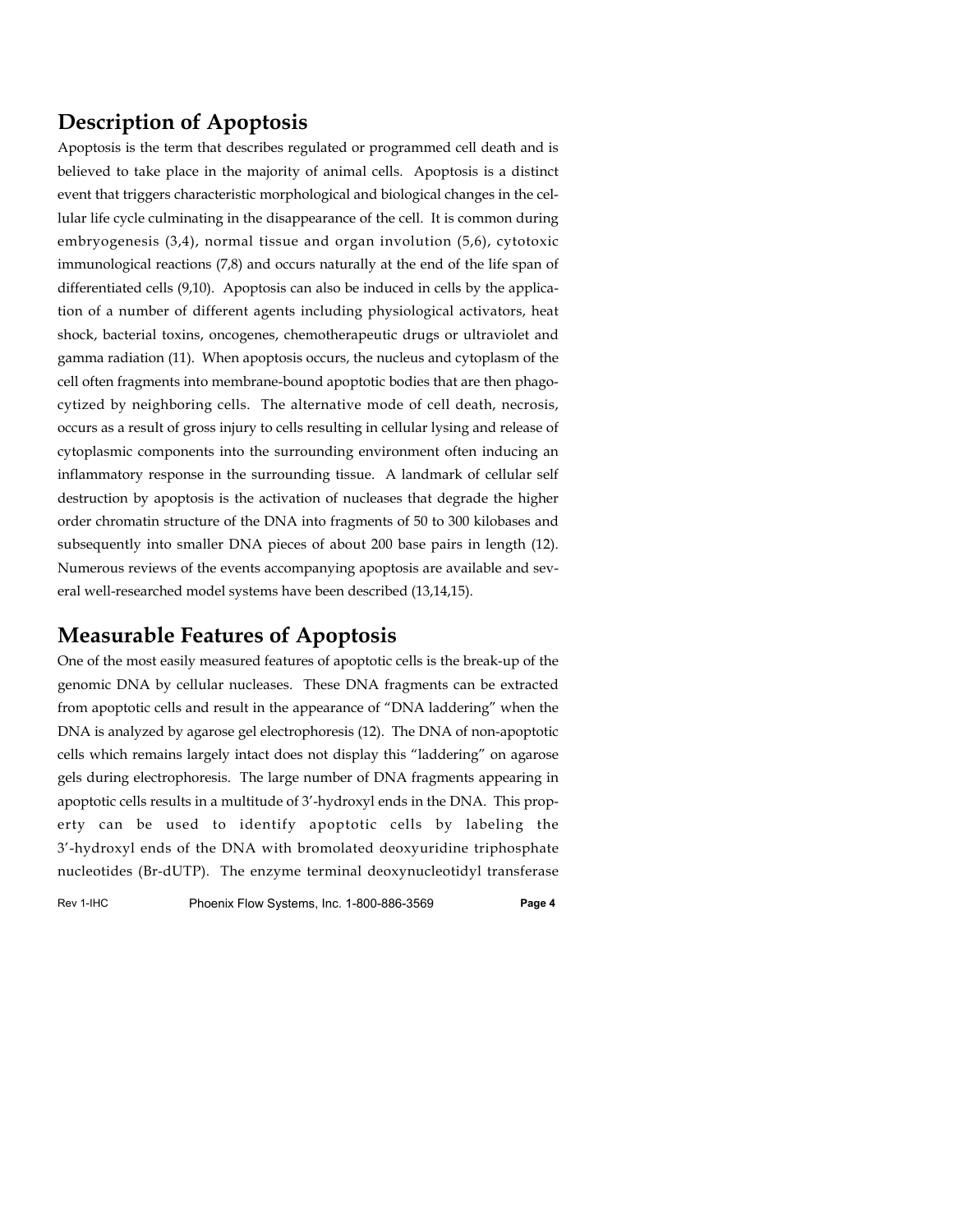(TdT) catalyzes this template independent addition of deoxyribonucleotide triphosphates to the 3'-hydroxyl ends of double- or single-stranded DNA with either blunt, recessed or overhanging ends (16). A substantial number of these sites are available in apoptotic cells providing the basis for the method utilized in the **APO-BRDU-IHC**<sup>TM</sup> Kit (1,17). Non-apoptotic cells do not incorporate significant amounts of the Br-dUTP owing to the lack of exposed 3'-hydroxyl DNA ends. After labeling the 3'-hydroxyl ends of the DNA with Br-dUTP, an anti-BrdU antibody directly conjugated to biotin is attached to the Br-dUTP's. Horseradish peroxidase conjugated to avidin is attached to the Br-dUTP's. Then a standard contrast microscope stain reaction, DAB-H<sub>2</sub>O<sub>2</sub>-Urea, is used to label the incorporated Br-dUTP's. Recent evidence has demonstrated that Br-dUTP is more readily incorporated into the genome of apoptotic cells than are the



*Figure 1: Diagrammatic representation of the addition of bromodeoxyuridine triphosphate (Br-dUTP) catalyzed by terminal deoxynucleotidyl transferase (TdT) to the 3'-OH sites of DNA strand breaks induced in the genome of apoptotic cells.*

deoxynucleotide triphosphates complexed to larger ligands like fluorescein, biotin or digoxigenin (1). This greater incorporation gives rise to a stronger flow cytometry signal when the Br-dUTP sites are identified by a fluorescein labeled antiBrdU monoclonal antibody and may increase the signal to noise ratio in this immunohistochemical staining method.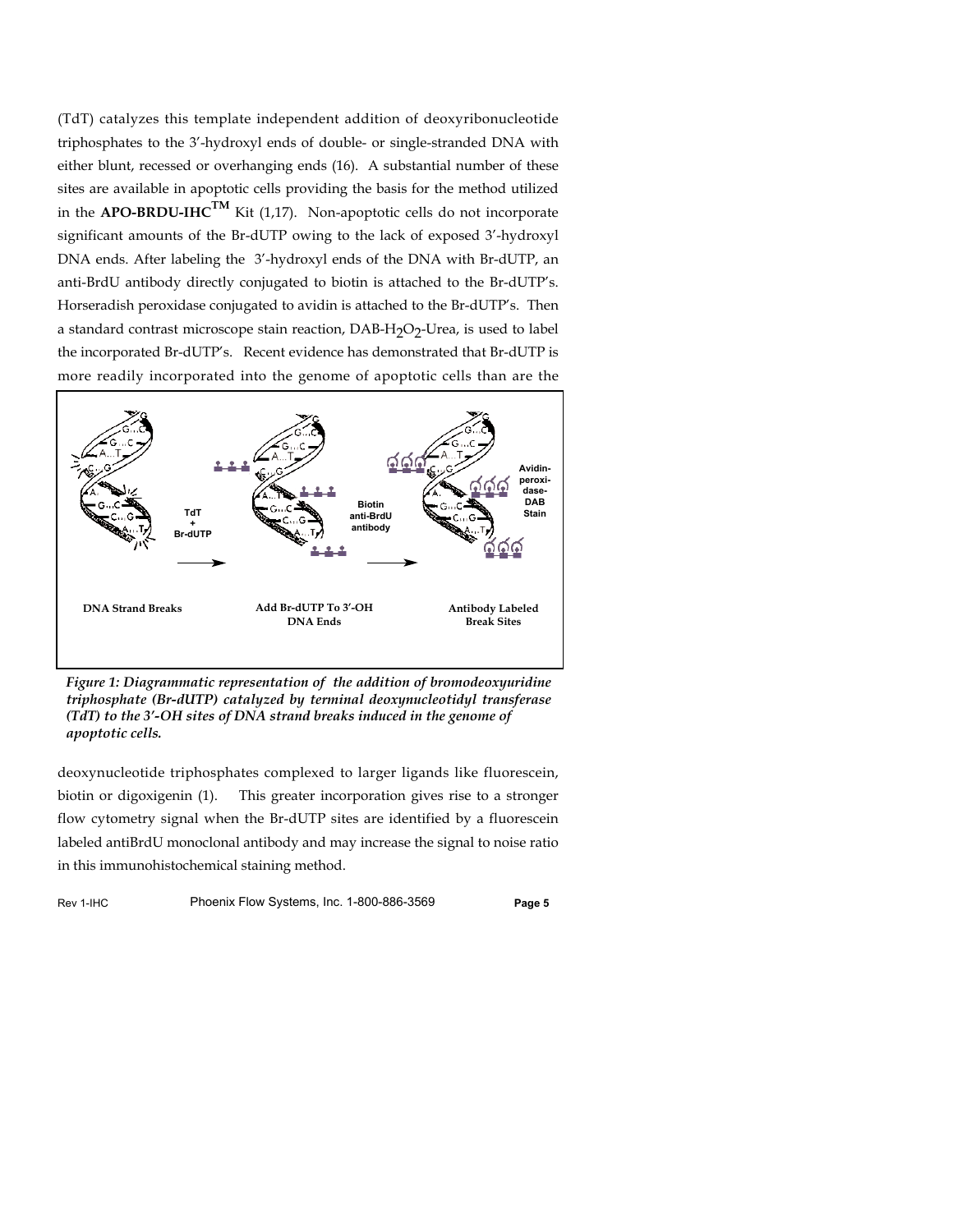

*Figure 2: Flow diagram used in the APO-BRDU-IHCTM Apoptosis Assay. The positive and negative control cells supplied in the kit are from a cytospin preparation and do not need to be deparaffinized.*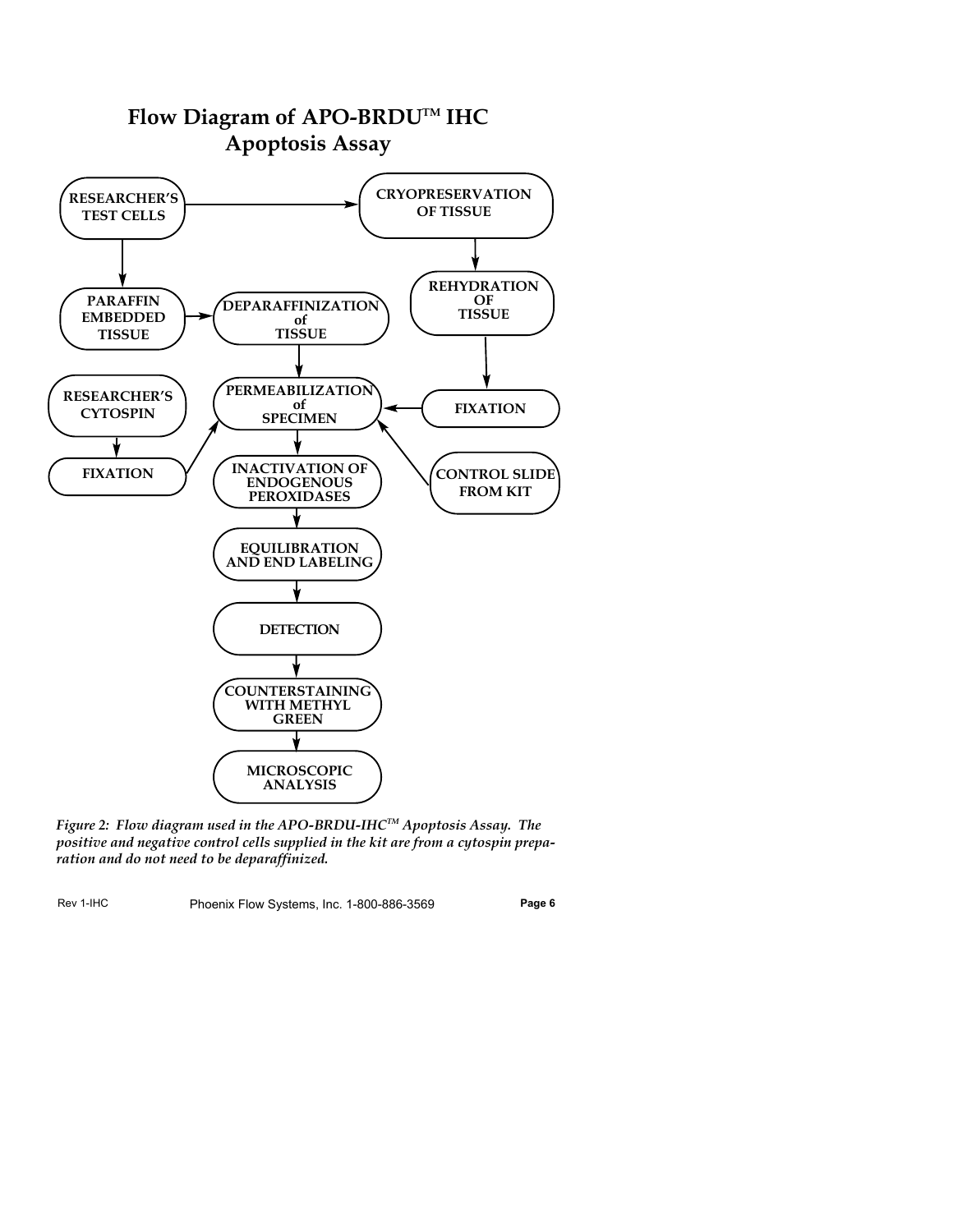## **General Procedural Notes**

- 1. Three protocols are provided in this manual for apoptosis measurement of: paraffin-embedded sections, cell preparations fixed on slides, and tissue cryosections. **See the section appropriate to your sample.**
- 2. The control slides provided should be labeled using the Cell Preparations Fixed on slides. (CFS- p.13 section A)
- 3. The control slides contain a mixture of apoptotic and non-apoptotic cells. This allows the visualization of both positive and negative labeling within the same microscope field.
- 4. Incubation time for proteinase K, DNase I and the end labeling of the DNA may need to be empirically determined for your particular cell type and slide preparation. Use this protocol as a starting guideline.
- 5. Since the reaction mixture in the end labeling step of this protocol is such a small volume, the use of a Parafilm coverslip is recommended during this step to ensure even distribution of the reaction mixture on the sample and to prevent the failure of the reaction due to evaporation during incubation. To make a cover slip, cut a piece of Parafilm just slightly larger than the specimen. Fold up one corner of the Parafilm to aid in its application and removal. Lay the Parafilm coverslip on top of the sample during the incubation.
- 6. To construct a humidified chamber, wet several paper towels with water and place them along the bottom of a glass or plastic container with sides. Place two pipets parallel to each other on top of the towels. Keeping slides level, lay them face up across the pipets. To avoid unwanted drainage of reagents from slides make sure that the towels do not contact the slides in any way. Cover the container with a lid or plastic wrap to provide a humidified environment.
- 7. Cells grown in suspension or attached to T-flasks can be fixed and attached to slides as follows:

-Pellet cells at 300xg for 5 minutes at 4C. Remove media. Add enough 1-4% formaldehyde (in PBS pH 7.4) to the pelleted cells to create a cell density of  $1x10^6$  cells/ml and incubate 15 minutes at room temperature. -Centrifuge at 300xg for 5 minutes at room temperature and resuspend at the same density in 70% ethanol. An aliquot of fixed cells (100-300 µl) can then be adhered to glass slides by directly placing the suspension onto the slide or by using a Cytospin<sup>r</sup>. Slides precoated with poly-L-lysine may enhance cell adherence.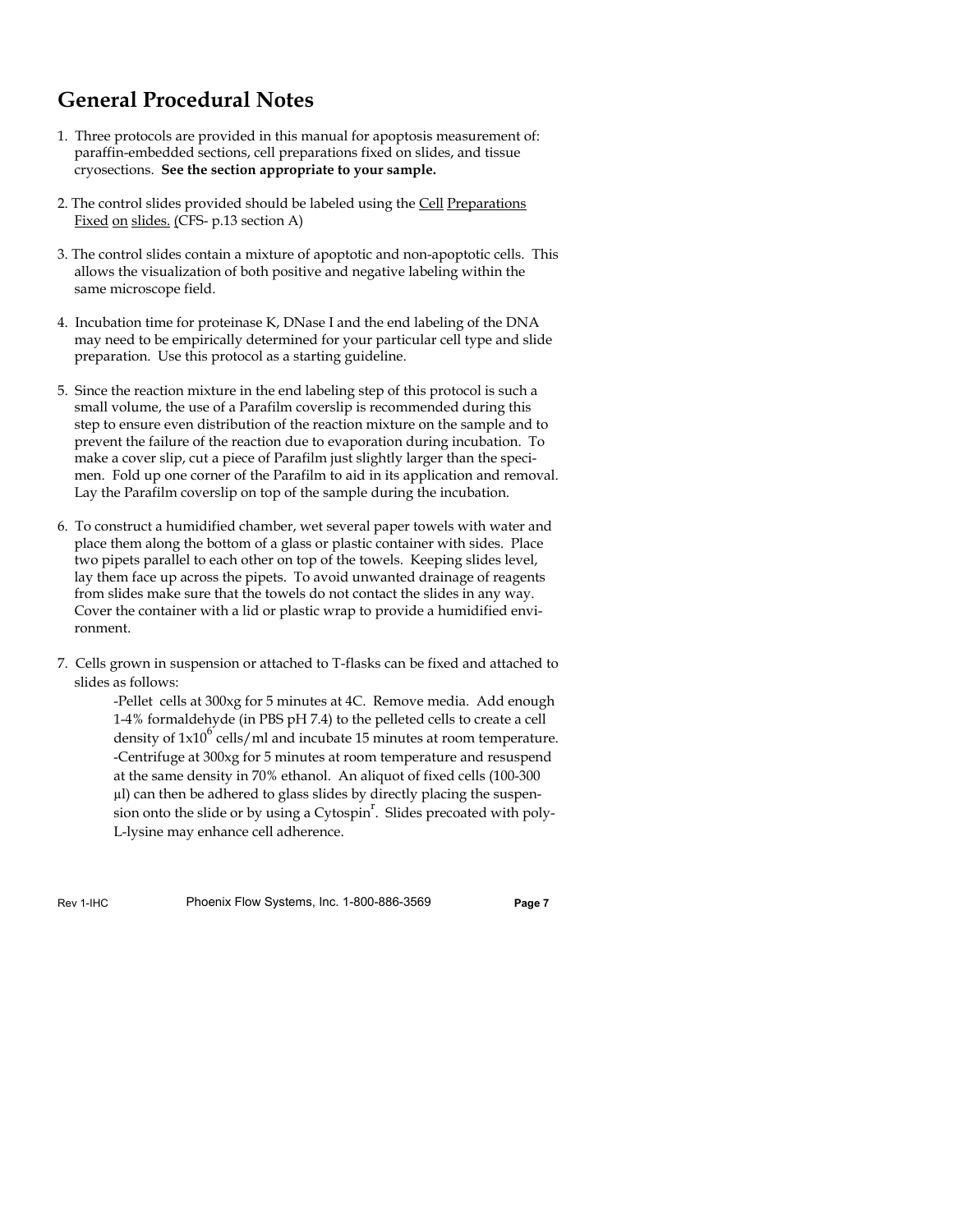## **Immunohistochemical Staining Protocols**

### **Paraffin Embedded Tissue (PET)**

**Cell Preparations Fixed on Slides (CFS)**

**Tissue Cryosections (TCS)**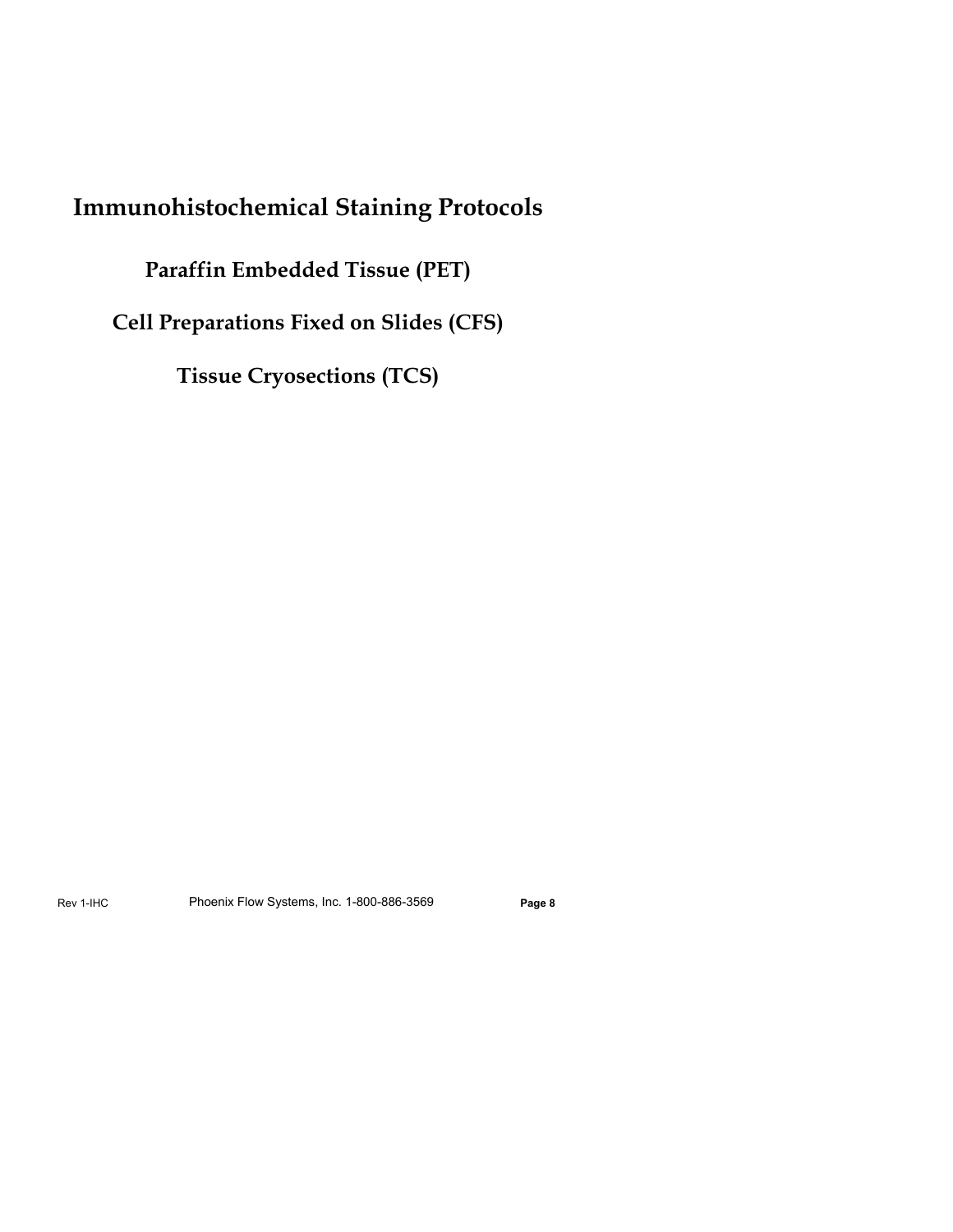## **Staining of Paraffin Embedded Tissue (PET)**

#### **PET-A** DEPARAFFINIZATION AND REHYDRATION

- 1. Immerse slides in xylene (or xylene substitute) for 5 minutes at room temperature. Repeat using fresh xylene for second 5 minute incubation.
- 2. Immerse slides in 100% ethanol for 5 minutes at room temperature. Repeat using fresh 100% ethanol for second 5 minute incubation.
- 3. Immerse slides in 90% ethanol for 3 minutes at room temperature.
- 4. Immerse slides in 80% ethanol for 3 minutes at room temperature.
- 5. Immerse slides in 70% ethanol for 3 minutes at room temperature.
- 6. Immerse slides briefly into 1X PBS and carefully dry the glass slide around the specimen.

If processing the kit's control slides simultaneously with unknown samples, please refer to the CFS protocol, section A page 13 at this point.

#### **Do not let the tissue specimen dry out during or between any step! (If necessary, cover or immerse the specimen in 1X PBS to keep hydrated)**

**\*\*** *At this point it may be helpful to encircle the specimen using a waxed pen or a hydrophobic marker.* **\*\***

#### **PET-B** PERMEABILIZATION OF SPECIMEN

- 1. Dilute only enough **Proteinase K (pink cap)** needed 1:100 in 10 mM Tris pH 8.
- 2. Cover the entire specimen with 100 µl proteinase K. Incubate at room temperature for 20 minutes. DO NOT OVER INCUBATE.
- 3. Rinse slide with 1X PBS.
- 4. Gently tap off excess liquid and carefully dry the glass slide around the specimen.

#### **(Optional)** GENERATION OF A POSITIVE CONTROL **(Optional)**

- 1. Cover the <u>entire</u> specimen with 1  $\mu$ g/ $\mu$ l DNase I in 1X PBS/1 mM MgS0<sub>4</sub>. Incubate at room temperature for 20 minutes.
- 2. Rinse with 1X PBS.
- 3. Gently tap off excess liquid and carefully dry the glass around the specimen.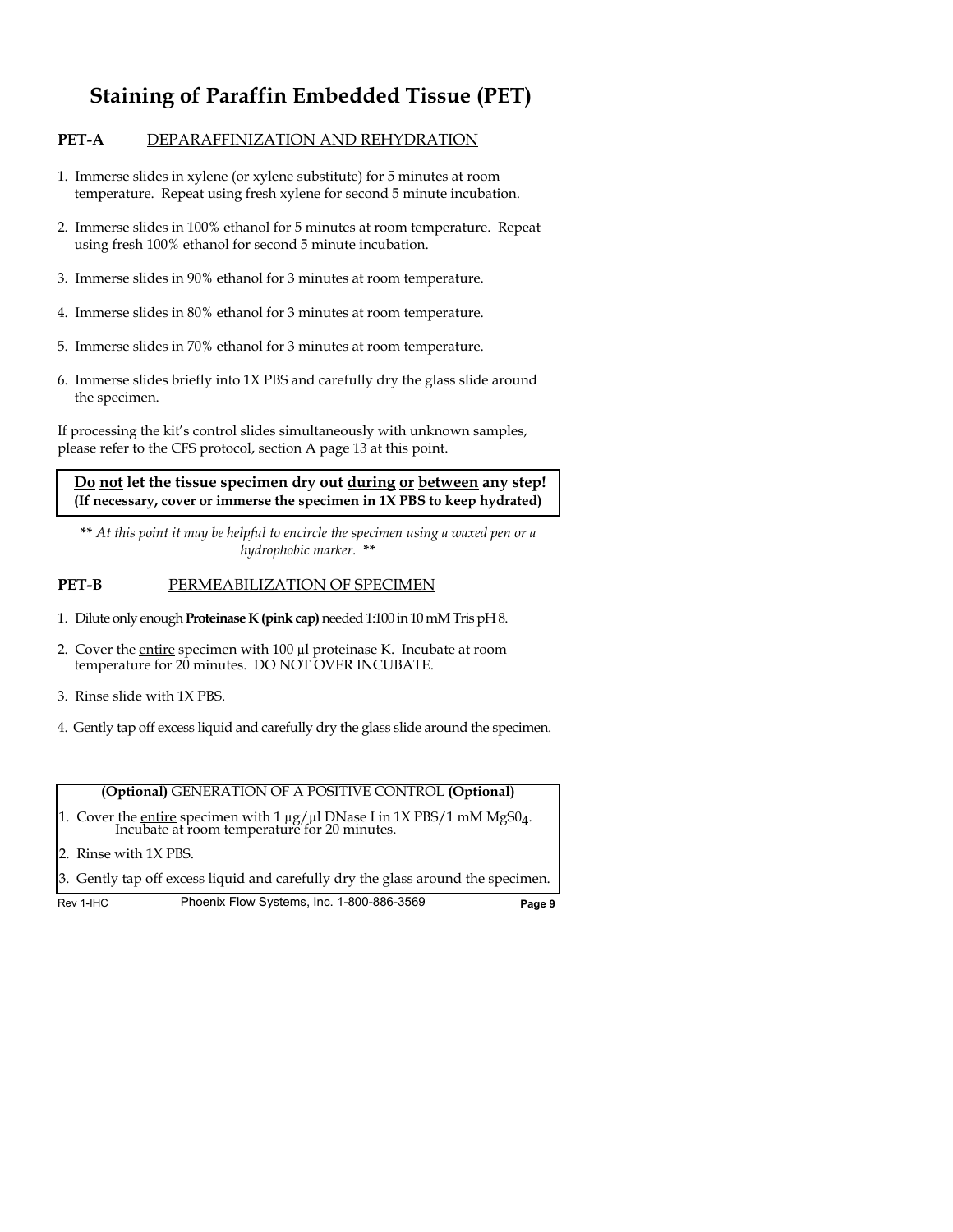#### **Staining of Paraffin Embedded Tissue (PET)(cont.)**

#### **PET-C** INACTIVATION OF ENDOGENOUS PEROXIDASES

- 1. Dilute 30%  $H_2O_2$  1:10 in methanol.
- 2. Cover the entire specimen with 100  $\mu$ l of 3% H<sub>2</sub>O<sub>2</sub>. Incubate at room temperature for 5 minutes. DO NOT OVER INCUBATE.
- 3. Rinse slide with 1X PBS.
- 4. Gently tap off excess liquid and carefully dry the glass slide around the specimen.

#### **PET-D** EQUILIBRATION AND END LABELING REACTION

- 1. Dilute only enough **5X Reaction Buffer (green cap)** as needed 1:5 with dH<sub>2</sub>O. (**NOTE:** This buffer does NOT contain nucleotides or enzyme).
- 2. Cover the entire specimen with  $100 \mu$  of the 1X Reaction Buffer. Incubate at room temperature for 10 to 30 minutes while preparing the labeling reaction mixture below.
- 3. Prepare the **Complete Labeling Reaction Mixture** as follows:

| <b>IDNA LABELING SOLUTION</b>                                                                          | 1 ASSAY                                                          | 5 ASSAYS                                                 | 10 ASSAYS                                                    |
|--------------------------------------------------------------------------------------------------------|------------------------------------------------------------------|----------------------------------------------------------|--------------------------------------------------------------|
| 5X Reaction Buffer (green cap)<br>TdT Enzyme (yellow cap)<br>Br--dUTP (violet cap)<br>Distilled $H_2O$ | $10.00 \mu l$<br>$0.75$ $\mu$ l<br>$8.00 \mu l$<br>$32.25 \mu l$ | $50.00 \mu l$<br>$3.75$ µl<br>$40.00 \mu$ l<br>161.25 µl | $100.00 \mu l$<br>$7.50 \mu l$<br>$80.00 \mu l$<br>322.50 µl |
| Total Volume                                                                                           | 51.00 µl                                                         | 255.00 µl                                                | 510.00 µl                                                    |

The appropriate volume of Staining Solution to prepare for a variable number of assays is based upon multiples of the component volumes combined for 1 Assay. **Mix only enough DNA Labeling Solution to complete the number of assays prepared per session.** The DNA Labeling Solution is active for approximately 24 hours.

- 4. Carefully blot the 1X Reaction Buffer from the specimen, taking care not to touch the specimen.
- 5. Immediately apply **50 µl** of Complete Labeling Reaction Mixture (prepared above) onto each specimen except for the control slides which require only 25 **µl each**.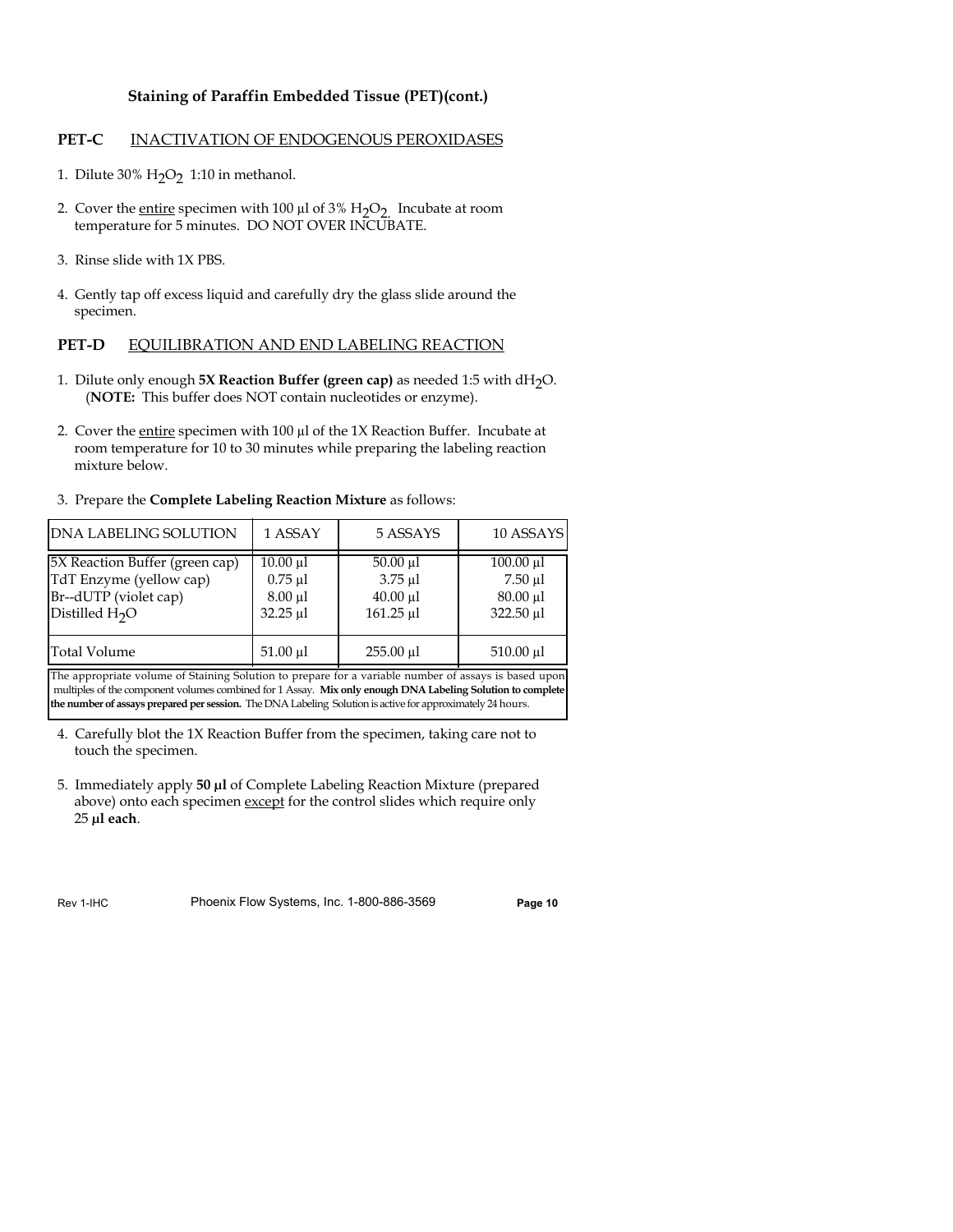#### **Staining of Paraffin Embedded Tissue (cont.)**

- \*\* *The use of a cover slip at this point assures even distribution of the reaction mixture and prevents loss due to evaporation during incubation.* \*\*
- 6. Cover the specimen with a piece of Parafilm cut slightly larger than the specimen. HINT: Folding up one corner of the Parafilm cover slip will aid in its application and removal.
- 7. Place slides in a humid chamber and incubate at 37C for 1 to 1.5 hours.

**NOTE:** The DNA End Labeling Reaction can also be carried out at 22-24C overnight for the control slides. For samples other than the control slides provided in the kit, incubation times at 37C may need to be adjusted to longer or shorter periods depending on the characteristics of the tissue supplied by the researcher.

- 8. Remove Parafilm cover slip and rinse slide with 1X PBS.
- 9. Gently tap off excess liquid and carefully dry the glass around the specimen.

#### PET-E DETECTION

- 1. Cover the entire specimen with 100 µl of **Blocking Buffer (white cap)**. Incubate at room temperature for 10 minutes.
- 2. Carefully blot the Blocking Buffer from the specimen, taking care not to touch the specimen.
- 3. Immediately cover specimen with 100 µl of **Antibody Solution** (prepared as described below).

| <b>JANTIBODY SOLUTION</b>                                | 1 ASSAY                       | 5 ASSAYS                   | 10 ASSAYS                  |
|----------------------------------------------------------|-------------------------------|----------------------------|----------------------------|
| Biotin~PRB-1 (orange cap)<br>Blocking Buffer (white cap) | $5.00 \mu l$<br>$95.00 \mu l$ | $25.00 \mu l$<br>475.00 µl | $50.00 \mu l$<br>950.00 µl |
| Total Volume                                             | 100.00 µ1                     | 500.00 µl                  | 1000.00 µl                 |

- 4. Incubate with the **Biotin~PRB-1 Antibody Solution** in the dark for 1-1.5 hours at room temperature. Hint: Cover slides with aluminum foil.
- 5. Rinse slide in PBS.
- 6. Gently tap off excess liquid and carefully dry the glass around the specimen.
- 7. Cover the entire specimen with with 100 µl of **Blocking Buffer (white cap)**.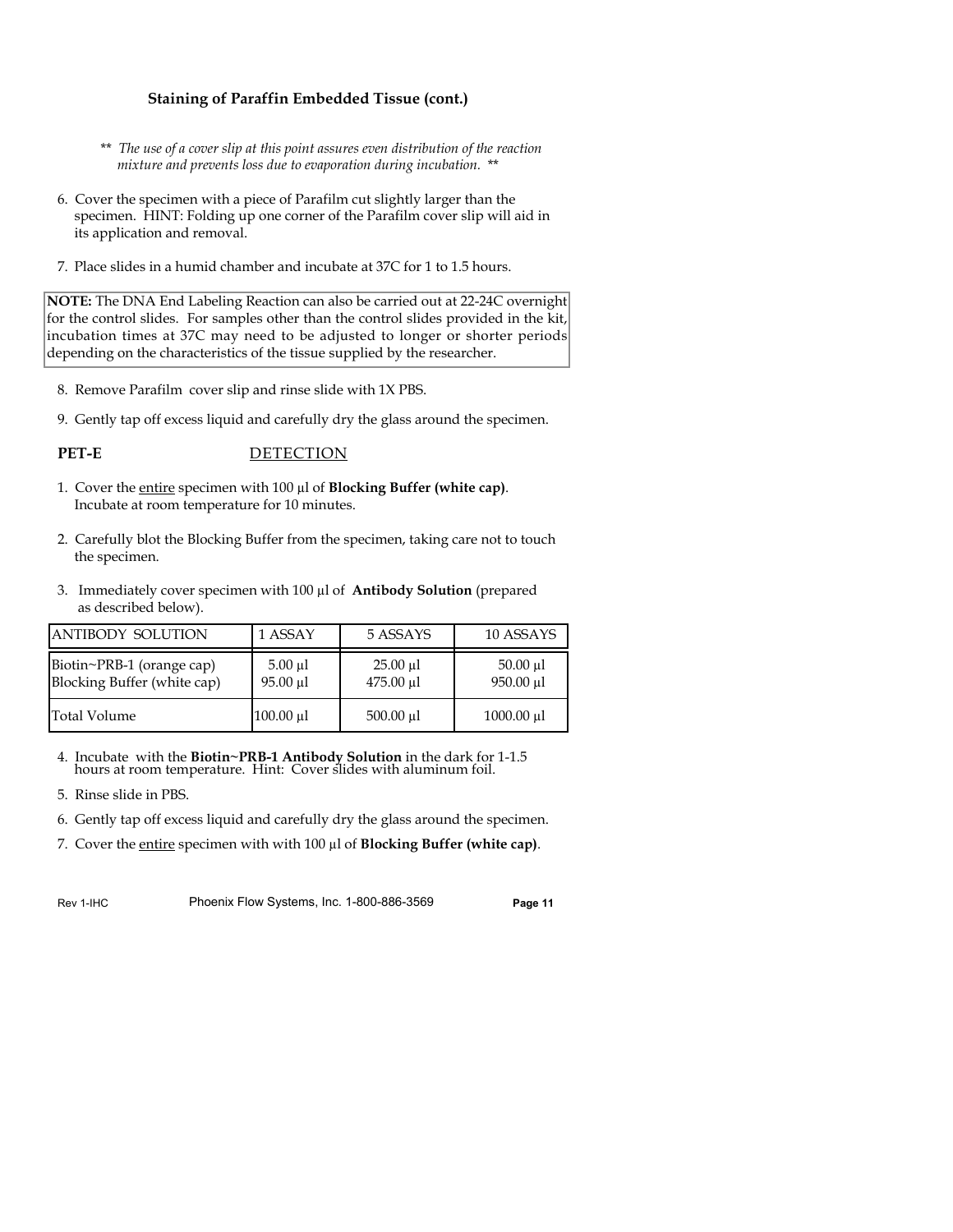#### **Staining of Paraffin Embedded Tissue (cont.)**

8. Dilute only enough of the **200X Conjugate (black cap)** as needed 1:200 in Blocking Buffer (white cap). Prepared as described below.

| ICONIUGATE SOLUTION         | 1 ASSAY  | 5 ASSAYS  | 10 ASSAYS       |
|-----------------------------|----------|-----------|-----------------|
| 200x Conjugate (orange cap) | .5 ul    | 2.5 ul    | 5 ul            |
| Blocking Buffer (white cap) | 100.0 ul | 500.00 ul | $1000.00 \mu l$ |

- 9. Carefully blot the Blocking Buffer from the specimen, taking care not to touch the specimen. Immediately apply 100 µl of diluted conjugate to the specimen.
- 10. Incubate at room temperature for 30 minutes.
- 11. **Five minutes** before concluding incubation prepare DAB solution by dissolving one tablet of DAB (amber vial) and one tablet of  $H_2O_2/U$ rea (amber vial) in one ml of TAP H<sub>2</sub>O. This yields enough DAB solution for 10 specimens.

\*\* *Tap H2O may contain metal ions that enhance the DAB reaction \*\* NOTE: DAB is highly carcinogenic and care should be taken when handling.*

- 12. Rinse slides with 1X PBS.
- 13. Gently tap off excess liquid and carefully dry the glass slide around the specimen.
- 14. Cover the entire specimen with 100 µl of DAB solution. Incubate at room temperature for 15 minutes.
- 15. Rinse slides with  $H_2O$  and blot.

#### **PET-F** COUNTERSTAIN

- 1. Immediately cover the entire specimen with 100 µl of **Methyl Green Counterstain (natural cap)** solution.
- 2. Incubate at room temperature for 3 minutes.
- 3. Press edge of the slide against an absorbent towel to draw off most of the counterstain and place in a coplin jar slide holder.
- 4. Dip slides 2 times briefly into 100% ethanol.
- 5. Blot slides briefly on an absorbent towel.
- 6. Repeat step 4 using fresh 100% ethanol.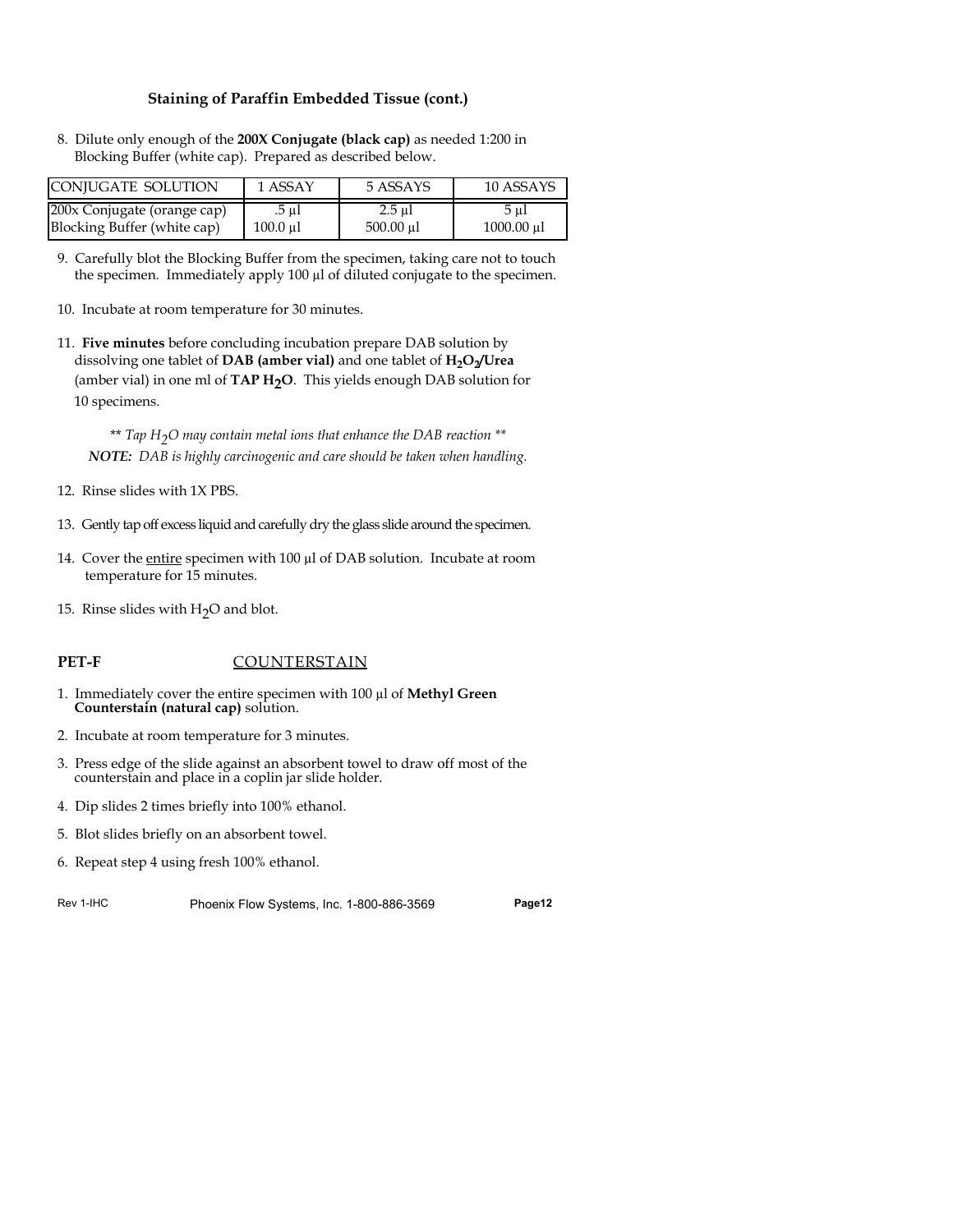#### **Staining of Paraffin Embedded Tissue (cont.)**

- 7. Blot slides briefly on an absorbent towel.
- 8. Dip slides into xylene (or xylene substitute).
- 9. Wipe excess xylene from back of slide and around specimen.
- 10. Mount a glass cover slip using a mounting media such as permount  $(r)$  over the specime

## **Staining of Cell Preparations Fixed on Slides (CFS)**

The following protocol describes the method for measuring apoptosis in the positive and negative control slides that are provided in the APO-BRDU-IHC $^{\text{\tiny{\textsf{TM}}}}$ kit. The same procedure should be employed for measuring apoptosis in the slide specimens provided by the researcher.

#### **Important points to remember before starting this assay:**

*The cells must be fixed prior to performing this assay.* (page7 point7)

*This protocol is similar to staining of paraffin-embedded tissue sections on slides EXCEPT that the deparaffinization step is replaced with a short rehydration step and permeabilization with proteinase K is performed for only 5 minutes.*

*Reagent volumes may be decreased to account for the lower surface area that usually accompanies cells fixed on slides.* 

*DO NOT LET THE CELLS DRY OUT BETWEEN OR DURING ANY STEP!!! (if necessary cover or immerse the slide in 1X PBS to keep hydrated).*

*To avoid loss of cells from glass slides during washing steps, it is recommended that slides be dipped into a beaker of 1X PBS rather than rinsed with a wash bottle.*

#### **CFS-A** REHYDRATION

- 1. Immerse slides in 1X PBS for 10 minutes at room temperature.
- 2. Carefully dry the glass around the specimen.
	- **\*\*** *At this point it may be helpful to encircle the specimen using a waxed pen or a hydrophobic slide marker. \*\**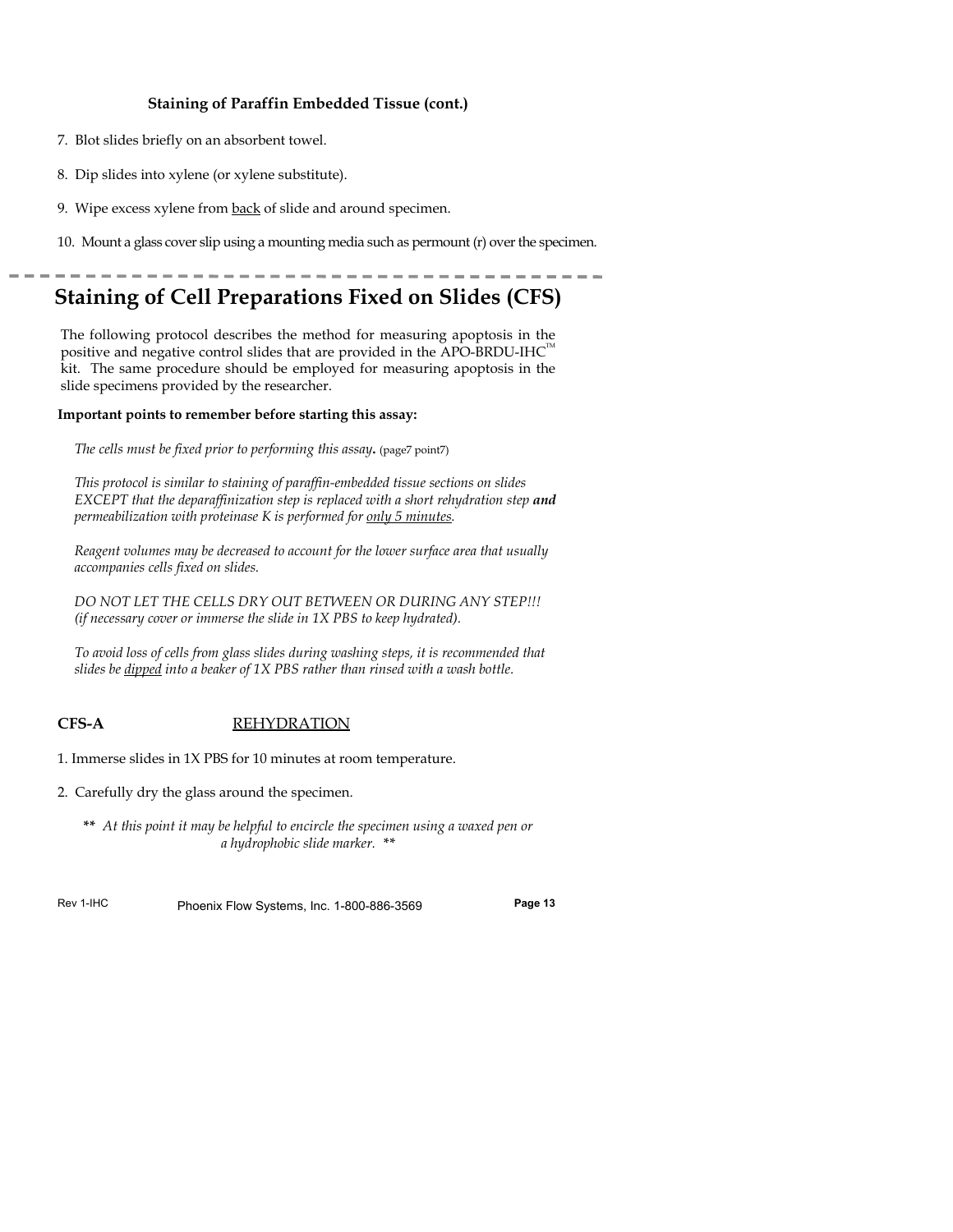#### **Staining of Cell Preparations Fixed on Slides (cont.)**

#### **CFS-B** PERMEABILIZATION OF SPECIMEN

- 1. Dilute **Proteinase K (pink cap)** 1:100 in Tris pH 8.
- 2. Cover the entire specimen with 50 100 µl of the diluted proteinase K. Incubate at room temperature for **5 minutes**. DO NOT OVER INCUBATE.
- 3. Dip slide 2-3 times into a beaker of 1X PBS.
- 4. Gently tap off excess liquid and carefully dry the glass slide around the specimen.
- 5. Follow these steps to complete the staining.

All the remaining steps of staining cells fixed on slides are identical to those steps outlined in the previous section for staining of paraffin-embedded tissue sections:

**INACTIVATION OF ENDOGENOUS PEROXIDASES**-page 10 section PET-C **EQUILIBRATION AND END LABELING REACTION**-page 10 section PET-D **DETECTION**-page 11 section PET-E **COUNTERSTAIN**-page 12 section PET-F

## **STAINING OF TISSUE CRYOSECTIONS (TCS)**

#### **Important points to remember before starting this assay:**

*Fixation of cryopreserved tissue is required prior to performing this assay.(page7 pt7)*

*This protocol is similar to staining of paraffin-embedded tissue sections on slides EXCEPT that the deparaffinization step is replaced with a short rehydration step and permeabilization with proteinase K is performed for only 10 minutes.*

*DO NOT LET THE TISSUE DRY OUT BETWEEN OR DURING ANY STEP!!! (if necessary cover or immerse the slide in 1X PBS to keep hydrated).*

*To avoid loss of tissue from glass slides during washing steps, it is recommended that slides be dipped 2-3 times into a beaker of 1X PBS rather than rinsed with a wash bottle.*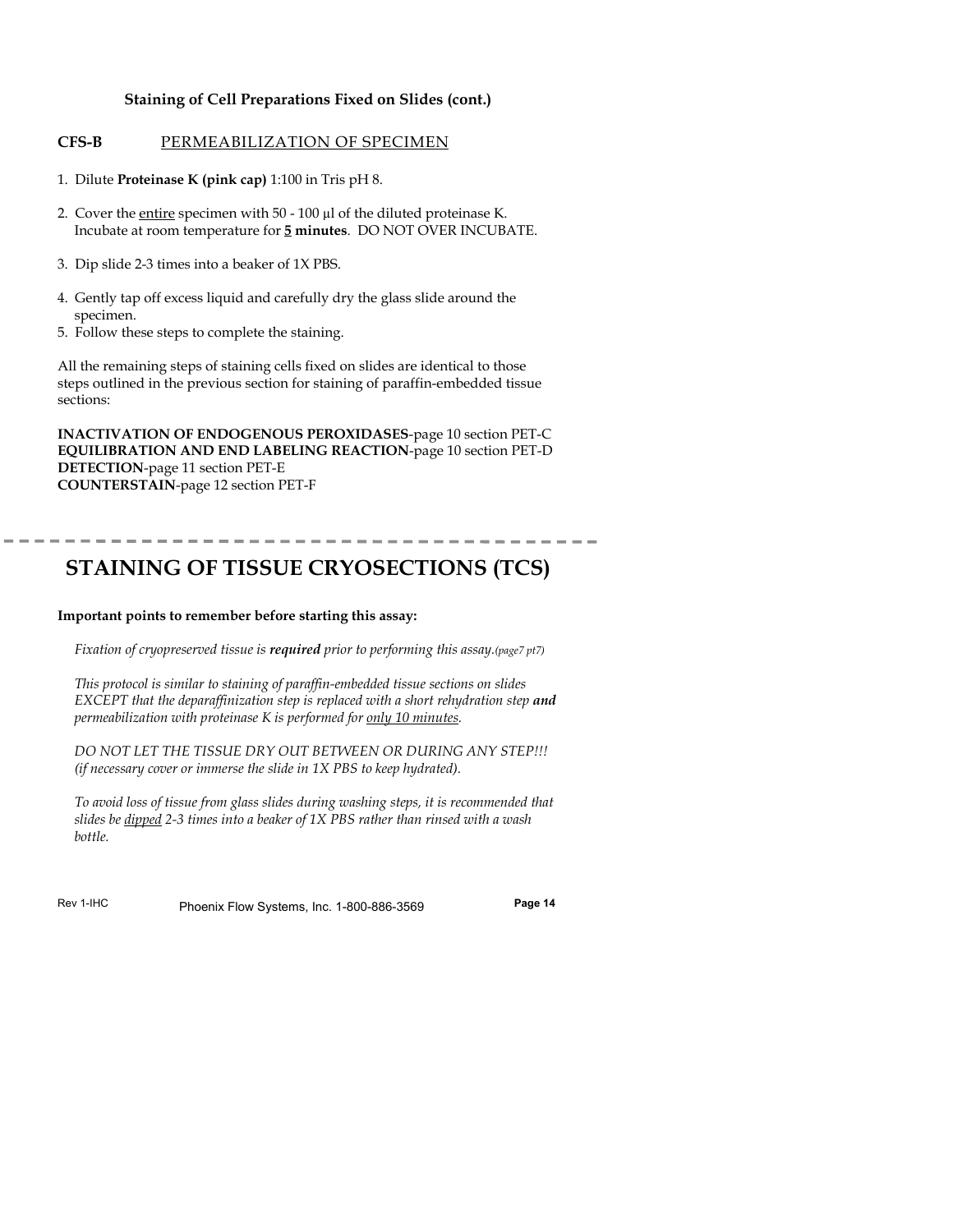#### **Staining of Tissue Cryosections on Slides (cont.)**

#### **TCS-A** TISSUE FIXATION AND HYDRATION

- 1. Immerse slides in 4% formaldehyde (in PBS, pH 7.4) for 15 minutes at room temperature.
- 2. Gently tap off excess liquid and carefully dry the glass slide around the specimen.
- 3. Immerse slides in 1X PBS for 15 minutes at room temperature.
- 4. Carefully dry the glass slide around the specimen.

*At this point it may be helpful to encircle the specimen using a waxed pen or hydrophobic slide marker.*

#### **TCS-B** PERMEABILIZATION OF SPECIMEN

- 1. Dilute **proteinase K (pink cap)** 1:100 in 10 mM Tris, pH 8.
- 2. Cover the entire specimen with 50 100 µl of the diluted proteinase K solution. Incubate at room temperature for **10 minutes**. DO NOT OVER **INCUBATE**
- 3. Dip slide 2 3 times into a beaker of 1X PBS.
- 4. Gently tap off excess liquid and carefully dry the glass slide around the specimen.

All the remaining steps of staining tissue cryosections on slides are identical to those steps outlined for staining of paraffin-embedded tissue sections:

**INACTIVATION OF ENDOGENOUS PEROXIDASES**-page 10 section PET-C **EQUILIBRATION AND END LABELING REACTION**-page 10 section PET-D **DETECTION**-page 11 section PET-E **COUNTERSTAIN**-page 12 section PET-F

5. Follow these steps to complete the staining.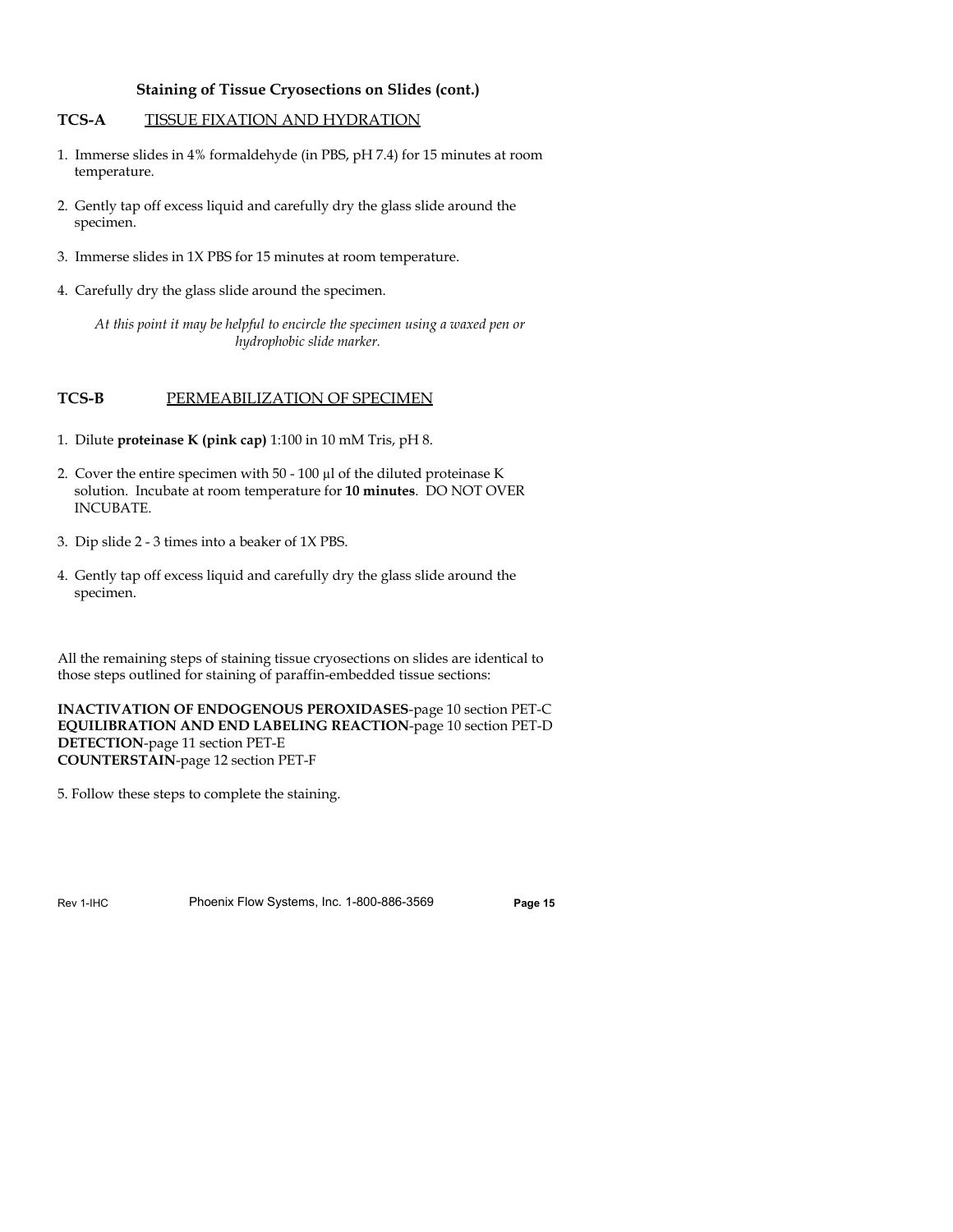## **Technical Tips and Frequently Asked Questions About the APO-BRDU-IHCTM Assay**

- 1. High background on slides....all the cells are brown, There are many possible explanations for this: -Did the sample dry out at any time during the staining? -Did the  $H_2O_2/m$ ethanol solution evaporate off the sample in the inactivation of endogenous peroxidases step (PET-C)? -Is this a false positive due to improper fixation or overhandling of the tissue?
	- -Was there a period of time between removal of the tissue and fixation when apoptosis (or necrosis) could have occurred?
	- -Is their endogenous peroxidase activity?
	- -Or non-specific binding of strep-avidin HRP? Try staining a control with no TDT.
	- -Some people suggest increasing the  $H_2O_2$  concentration to 5%, but over incubation with  $H_2O_2$  or proteinase K can also damage DNA and create a false brown background.
- 2. Cell fixation using a DNA crossing linking chemical fixative is an important step in analyzing apoptosis. Unfixed cells may lose smaller fragments of DNA that are not chemically fixed in place inside the cell during washing steps. The researcher may have to explore alternative fixation and permeabilization methods to fully exploit their systems.
- 3. Wash, don't squirt your slides.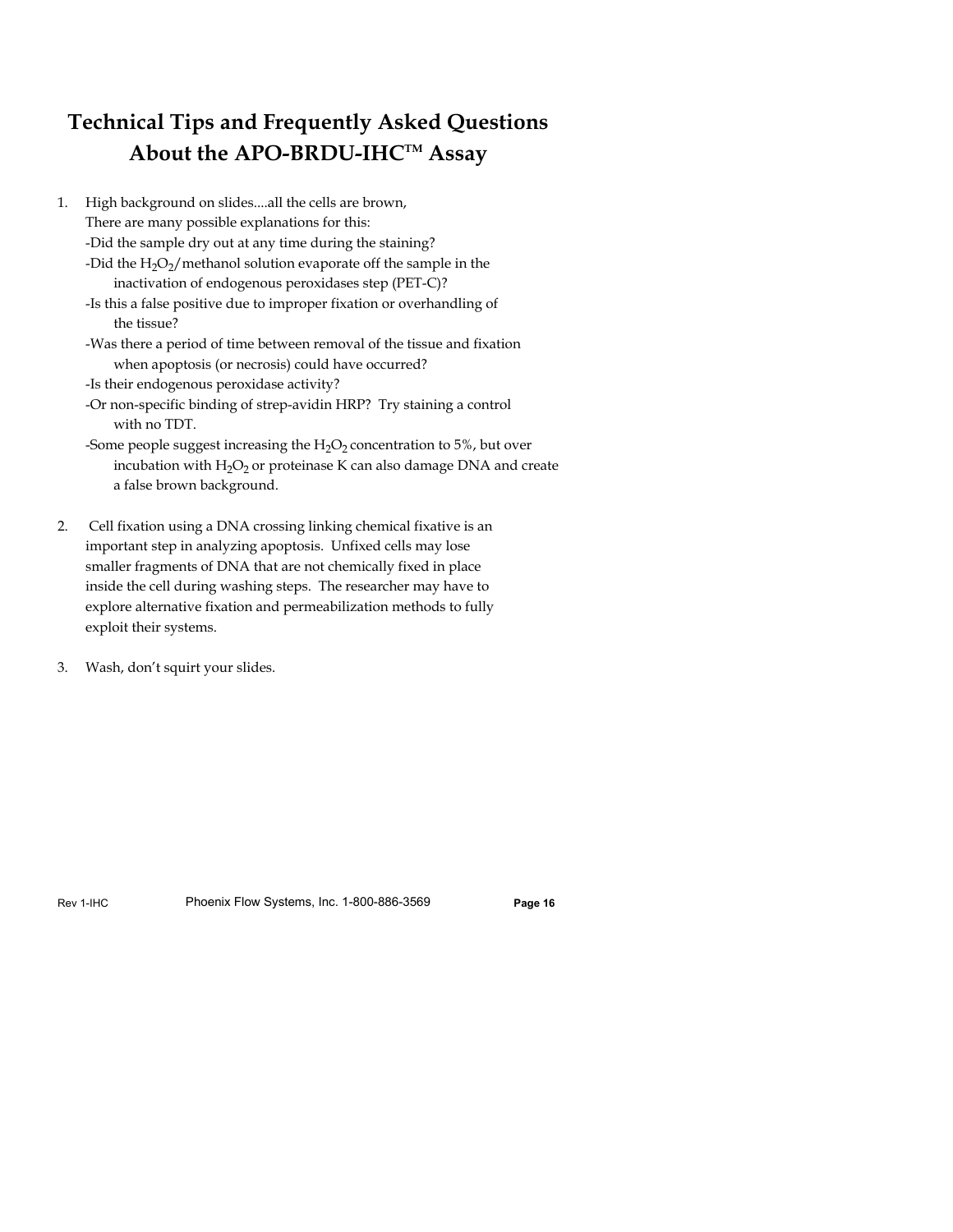## **References**

- 1. Li, X. and Z. Darzynkiewicz, *Labeling DNA strand breaks with BrdUTP. Detection of apoptosis and cell proliferation.* Cell Prolif. 28:572-579, 1995.
- 2. Li, X., Traganos, F., Melamed, M. R., and Darzynkiewicz, Z. *Single step procedure for labeling DNA strand breaks with fluorescein- or BODIPY-conjugated deoxynucleotides. Detection of apoptosis and BrdUrd incorporation.* Cytometry 20: 172-180, 1995.
- 3. Goldman, A. S., Baker, M. K. Piddington, R. *Inhibition of programmed cell death in mouse embryonic palate in vitro by cortisol and phenytoin: receptor involvement and requirements of protein synthesis.* Proc. Soc. Exp. Biol. Med., 174: 239-243, 1983.
- 4. Lockshin, R.A. and Zakeri, Z. *Programmed cell death and apoptosis*. In: L. D. Tomei and F. D. Cope (eds.), Current Communications in Cell and Molecular Biology, Vol. 3., pp. 47-60. Cold Springs Harbor, NY: Cold Springs Laboratory, 1991.
- 5. Buttyan, R., Zakeri, R., Lockshin, R. A., and Wolgemuth, D. *Cascade induction of c-fos. c-myc and heat shock 70k transcripts during regression of the rat ventral prostate gland.* Mol. Endocrinol., 2: 650-658, 1988.
- 6. Weedon, D., and Strutton, G. *Apoptosis as the mechanism of the involution of hair follicles in catagen transformation.* Acta Derm. Venerol., 61:335-343,1981.
- 7. Strasser, A., Harris, A. W., and Cory, S., *bcl-2 transgene inhibits T cell death and perturbs thymic self-censorship.* Cell, 67: 889-899, 1991.
- 8. Hasbold, J., and Klaus, G. G. B. *Anti-immunoglobulin antibodies induce apoptosis in immature B cell lymphomas.* Eur. J. Immunol., 20: 1685-1690, 1990.
- 9. Appleby, D. W., and Modak, S. P., *DNA degradation terminally differentiating lens fiber cells from chicken embryos.,* Proc. Natl. Acad. Sci. USA, *74:* 5579-5583, 1977.
- 10. Benedetti, A., Jezequel, A. M., and Orland, I. *Preferential distribution of apoptotic bodies in acinar zone 3 of normal and rat liver*.J. Hepatol., *7:* 319-324, 1988.